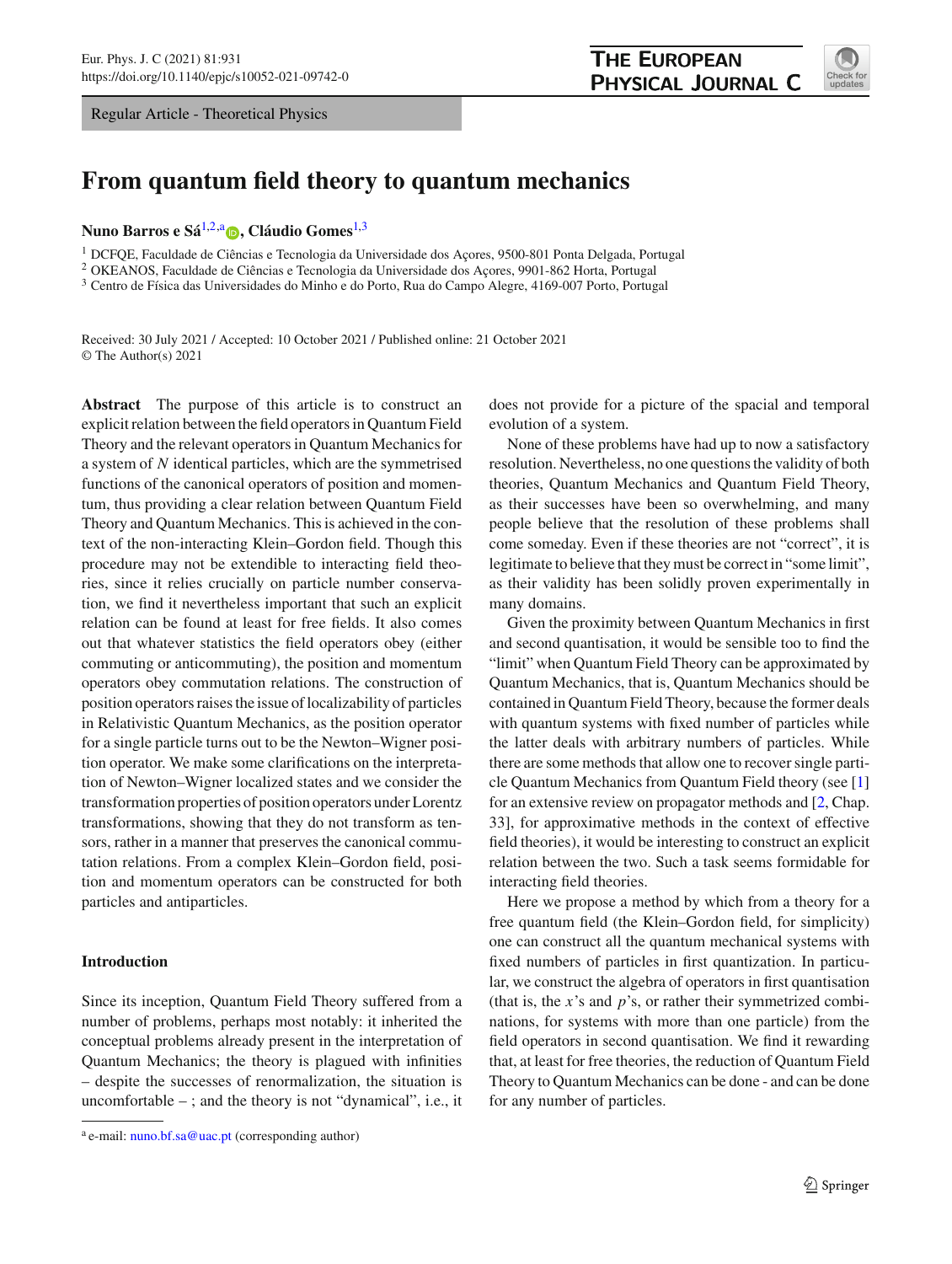We should note that while completing this article we became aware of the work of Pavšič  $[3]$  where very similar conclusions were withdrawn. However, we use a different approach to some of problems which are tackled in both works, and made some improvements on the results.

It is rewarding to find out that, independently of the statistics of the quantum field (that is, whether they obey commutation or anticommutation relations), the operators for position and momentum always obey commutation relations. This is possible because these latter operators are even combinations of the former.

We show that the position operators constructed are the Newton–Wigner operators (which were an early attempt to build localised states in Relativistic Quantum Mechanics [\[4](#page-9-3)]), that they do not transform as components of tensors under Lorentz transformation but rather in a manner that preserves the canonical commutation relations, and that localized states are indeed present in relativistic field theories, though they do not have an invariant meaning: like the position operators they are frame dependent concepts.

We finish by showing that in the case of a complex Klein– Gordon field, a duplicate of all the *N*-particle operators is generated for antiparticles.

## **1 The Klein–Gordon field**

We make a brief review the classical Klein–Gordon field, which can also be found in most textbooks. The Lagrangian is

$$
L = \frac{1}{2} \left( \eta^{\mu\nu} \partial_{\mu} \phi \partial_{\nu} \phi - m^2 \phi^2 \right)
$$
 (1)

The momentum conjugate to  $\phi$  is (we use a  $(+, -, -, -)$ ) metric)

$$
\pi = \dot{\phi} \tag{2}
$$

and one can solve the Klein–Gordon equation with the result

<span id="page-1-0"></span>
$$
\phi(x,t) = \int \frac{d^3k}{(2\pi)^{3/2}} \sqrt{\frac{\hbar}{2\omega_k}}
$$

$$
\times \left[ a_k e^{-i\omega_k t + ikx} + a_k^+ e^{i\omega_k t - ikx} \right]
$$
(3)

$$
\pi(x,t) = \int \frac{d^3k}{(2\pi)^{3/2} i} \sqrt{\frac{\hbar \omega_k}{2}} \times \left[ a_k e^{-i\omega_k t + ikx} - a_k^+ e^{i\omega_k t - ikx} \right]
$$
\n(4)

where the  $a_k$  are complex constants. Here

$$
\omega_k = \sqrt{k^2 + m^2} \tag{5}
$$

and both *x* and *k* are to be understood as 3-dimensional quantities, e. g.,  $kx$  stands for  $\mathbf{k} \cdot \mathbf{x}$ . Energy and linear momentum are given by

<span id="page-1-1"></span>
$$
H = \int d^3x \frac{1}{2} \left( \pi^2 + \|\nabla \phi\|^2 + m^2 \phi^2 \right)
$$
  
= 
$$
\int d^3k \hbar \omega_k a_k^{\dagger} a_k
$$
 (6)

$$
\boldsymbol{P} = -\int d^3x \pi \nabla \phi = \int d^3k \hbar k a_k^+ a_k \tag{7}
$$

Quantization is performed replacing the classical fields  $\phi(x, t)$  by operators and imposing the commutation relations

<span id="page-1-4"></span>
$$
[\phi(x, t), \phi(y, t)] = 0
$$
\n(8)

$$
[\phi(x, t), \pi(y, t)] = i\hbar \delta(x - y)
$$
\n(9)

$$
[\pi(x,t),\pi(y,t)]=0
$$
\n(10)

which translate to replacing the classical coefficients *ak* by operators and imposing the commutation relations

<span id="page-1-3"></span>
$$
[a_k, a_q] = 0 \tag{11}
$$

$$
\[a_k, a_q^+\] = \delta \left( k - q \right) \tag{12}
$$

We should note that the normalization of the coefficients  $a_k$  can be chosen at will. Frequently the weighting factor in [\(3\)](#page-1-0) and [\(4\)](#page-1-0) is chosen to be  $(2\omega_k)^{-1}$  rather than  $(2\omega_k)^{-1/2}$ because  $d^3k (2\omega_k)^{-1}$  is Lorentz invariant; then the commutator  $\left[a_k, a_q^+\right]$  becomes  $2\omega_k \delta$  ( $k - q$ ) which is again Lorentz invariant. This is the preferred normalization in many textbooks in Field Theory (see, e. g., [\[5\]](#page-9-4) or [\[6\]](#page-9-5)). Here we chose a different normalization, which we find more practical for our purpose of getting Quantum Mechanics from Quantum Field Theory, as the former is constructed in a language which is not manifestly covariant.

That said, we immediately face a problem of operator ordering since the two alternative expressions for energy and linear momentum in  $(6)$ – $(7)$  are not equivalent, given the ambiguity in the ordering of operators. For instance,

$$
\int d^3x \frac{1}{2} \left( \pi^2 + \|\nabla \phi\|^2 + m^2 \phi^2 \right)
$$
  
= 
$$
\int d^3x \hbar \omega_k \frac{1}{2} \left( a_k^{\dagger} a_k + a_k a_k^{\dagger} \right)
$$
 (13)

We shall adopt the right hand side of  $(6)$ – $(7)$  as our definitions of energy and linear momentum, that is, normal ordering, thus skipping the issue of zero-point infinities. In terms of the Klein–Gordon field they are

<span id="page-1-2"></span>
$$
H = \int d^3x \frac{1}{2} \left( \pi^2 + \|\nabla \phi\|^2 + m^2 \phi^2 + i \left[ \mathcal{W} \phi, \pi \right] \right) \quad (14)
$$
  

$$
P = \int d^3x \frac{1}{2} \left( -\{\nabla \phi, \pi\} + i \left( \nabla \phi \mathcal{W} \phi + \nabla \pi \mathcal{W}^{-1} \pi \right) \right) \quad (15)
$$

Here the operator

$$
\mathcal{W}^n = \left(m^2 - \nabla^2\right)^{n/2} \tag{16}
$$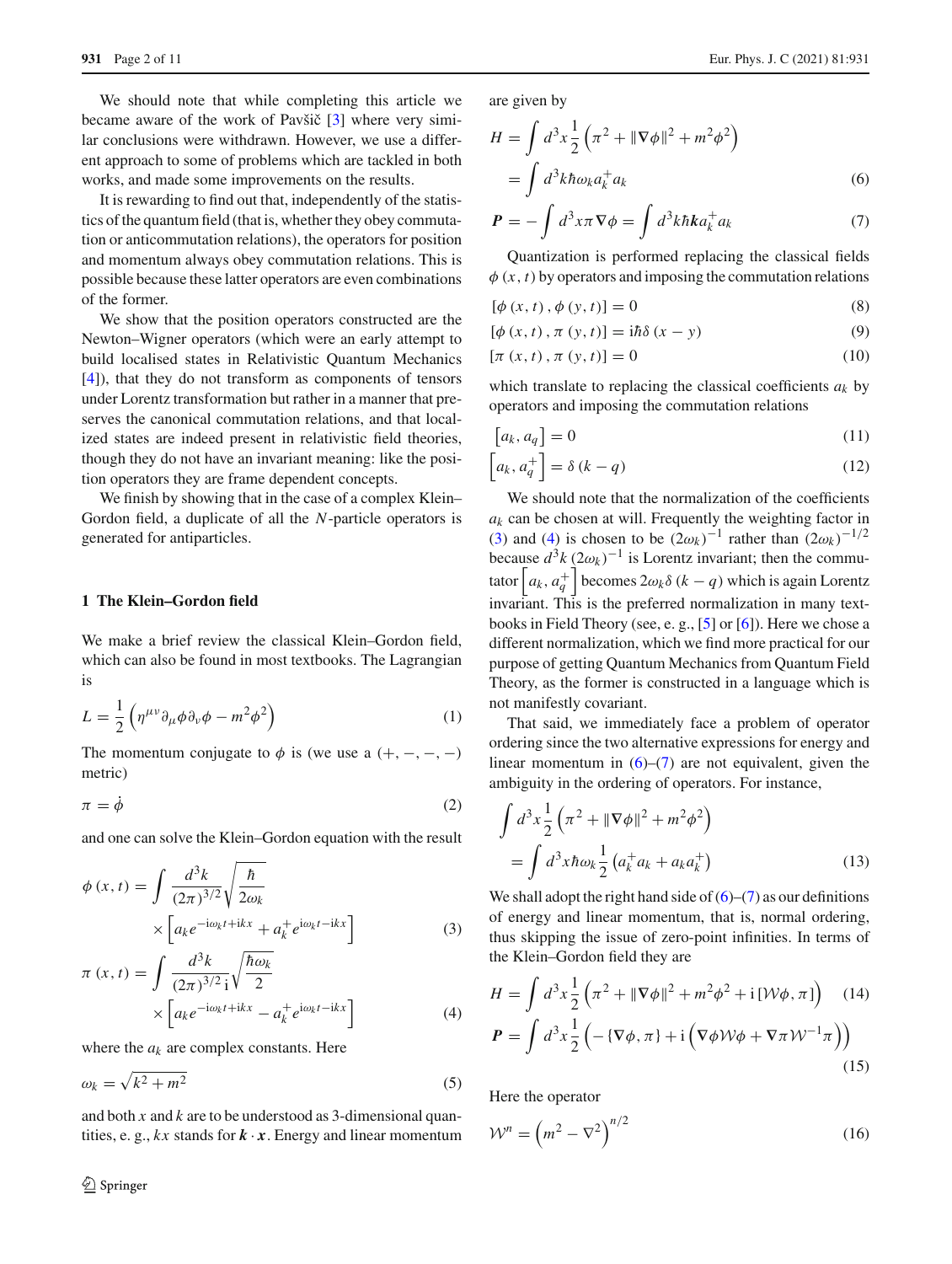is non-local and can be understood in the sense of an infinite power series

$$
\mathcal{W}^{n} \phi = m^{n} \left[ \phi - \frac{n}{2} \frac{\nabla^{2} \phi}{m^{2}} + \frac{1}{2!} \frac{n}{2} \left( \frac{n}{2} - 1 \right) \frac{\nabla^{2} (\nabla^{2} \phi)}{m^{4}} + \cdots \right]
$$
(17)

or in the form

$$
\mathcal{W}^n \phi(x, t) = \int d^3 y B(x - y) \phi(y, t)
$$
 (18)

with

$$
B(x) = \int \frac{d^3k}{(2\pi)^3} \omega_k^n e^{ikx}
$$
 (19)

Clearly expressions  $(14)$ – $(15)$  coincide with the classical limit  $(6)$ – $(7)$  for commuting fields.

We can also compute the number of particles operator

<span id="page-2-6"></span>
$$
N = \int d^3k a_k^+ a_k
$$
  
=  $\frac{1}{\hbar} \int d^3x \frac{1}{2} (\phi \mathcal{W}\phi + \pi \mathcal{W}^{-1}\pi + i[\phi, \pi])$  (20)

Curiously, in the classical limit

$$
N = \frac{1}{\hbar} \int d^3 x \frac{1}{2} \left( \phi \mathcal{W} \phi + \pi \mathcal{W}^{-1} \pi \right) \tag{21}
$$

which can be easily checked to be a constant of motion. There is therefore a semiclassical sense of "number of particles", in accordance with [\[7,](#page-9-6)[8\]](#page-9-7), its semiclassical nature being noticeable in the emergence of Planck's constant. However, this expression involves the non-local operator  $\mathcal{W}^n$ , meaning that one cannot define the "density of particles", the number of particles being a strictly global concept.

The states that describe *N* identical particles with sharply defined momenta

<span id="page-2-0"></span>
$$
|k_1 \cdots k_N\rangle = a_{k_1}^+ \cdots a_{k_N}^+ |0\rangle \tag{22}
$$

form a basis for the Hilbert space  $\mathcal{H}_S^N$  of Quantum Mechanics for a system with *N* identical particles. The complete space of states for the field theory is the direct sum

$$
\mathcal{H}_S = \bigoplus_N \mathcal{H}_S^N \tag{23}
$$

It is our purpose to show that it is possible, within each  $\mathcal{H}_S^N$ , to reconstruct the usual canonical variables of Quantum Mechanics out of the field operators  $\phi$  and  $\pi$ . However, since we are dealing with identical particles, the operators that act on  $\mathcal{H}_S^N$  cannot be usual canonical variables  $X_i$  and  $P_i$ , since they are not permutation invariant. We shall therefore first revisit the spaces  $\mathcal{H}_{S}^{N}$ .

#### <span id="page-2-4"></span>**2 Systems of** *N* **identical particles**

The states [\(22\)](#page-2-0) can be constructed without the use of creation operators from the direct products of one-particle basis states for each particle

<span id="page-2-1"></span>
$$
|k_1\rangle \times \cdots \times |k_N\rangle \tag{24}
$$

by summing over permutations

<span id="page-2-2"></span>
$$
|k_1 \cdots k_N\rangle_S = \frac{1}{\sqrt{N!}} \sum_P |k_{P(1)}\rangle \times \cdots \times |k_{P(N)}\rangle \tag{25}
$$

Here we introduced the index *S* to remind that the creation and annihilation operators obey commutation relations [\(11\)](#page-1-3)– [\(12\)](#page-1-3). Had we used instead anticommutation relations

<span id="page-2-5"></span>
$$
\{a_k, a_q\} = 0\tag{26}
$$

$$
\left\{a_k^+, a_q\right\} = \delta\left(k - q\right) \tag{27}
$$

and the order *p* of the permutation should have been taken into consideration,

<span id="page-2-3"></span>
$$
|k_1 \cdots k_N\rangle_A = \frac{1}{\sqrt{N!}} \sum_P (-1)^P |k_{P(1)}\rangle \times \cdots \times |k_{P(N)}\rangle
$$
\n(28)

This would be the space  $\mathcal{H}_{A}^{N}$  of antisymmetric wavefunctions. Both  $\mathcal{H}_S^N$  and  $\mathcal{H}_A^N$  are subspaces of the space  $\mathcal{H}^N$  generated by the kets [\(24\)](#page-2-1).

The only operators that map states in  $\mathcal{H}_{S}^{N}$  into states in  $\mathcal{H}_{S}^{N}$ Fire only operators that map states in  $\mathcal{H}_S^N$  into states in  $\mathcal{H}_A^N$  are permutation invariant operators, which can be constructed from any operator  $O(X_1, P_1, \ldots, X_N, P_N)$  by summing over permutations

$$
O_S = \frac{1}{\sqrt{N!}} \sum_{P} O\left(X_{P(1)}, P_{P(1)}, \dots, X_{P(N)}, P_{P(N)}\right) (29)
$$

We shall show that such operators can also be written using creation and annihilation operators.

For that purpose we start by reminding that any polynomial operator in a canonical pair, of order *m* in *X* and *n* in *P*, can be written as a sum of monomials with *X* ordered to the left of the *P*. That happens because, using the commutation relations  $[X, P] = i\hbar$ , one can always write a monomial of order *m* in *X* and *n* in *P* in the form

$$
X^{m} P^{n} + \sum_{k=1}^{\min(m,n)} \alpha_{i} \left(-i\hbar\right)^{k} X^{m-k} P^{n-k}
$$
 (30)

For example

$$
P^{3}XP^{2}X^{2} = X^{3}P^{5} + 13 \left(-i\hbar\right)X^{2}P^{4} ++44 \left(-i\hbar\right)^{2}XP^{3} + 36 \left(-i\hbar\right)^{3}P^{2}
$$
(31)

For *N* particles this result generalizes to the statement that any polynomial operator of order  $m_i$  in  $X_i$  and  $n_i$  in  $P_i$  can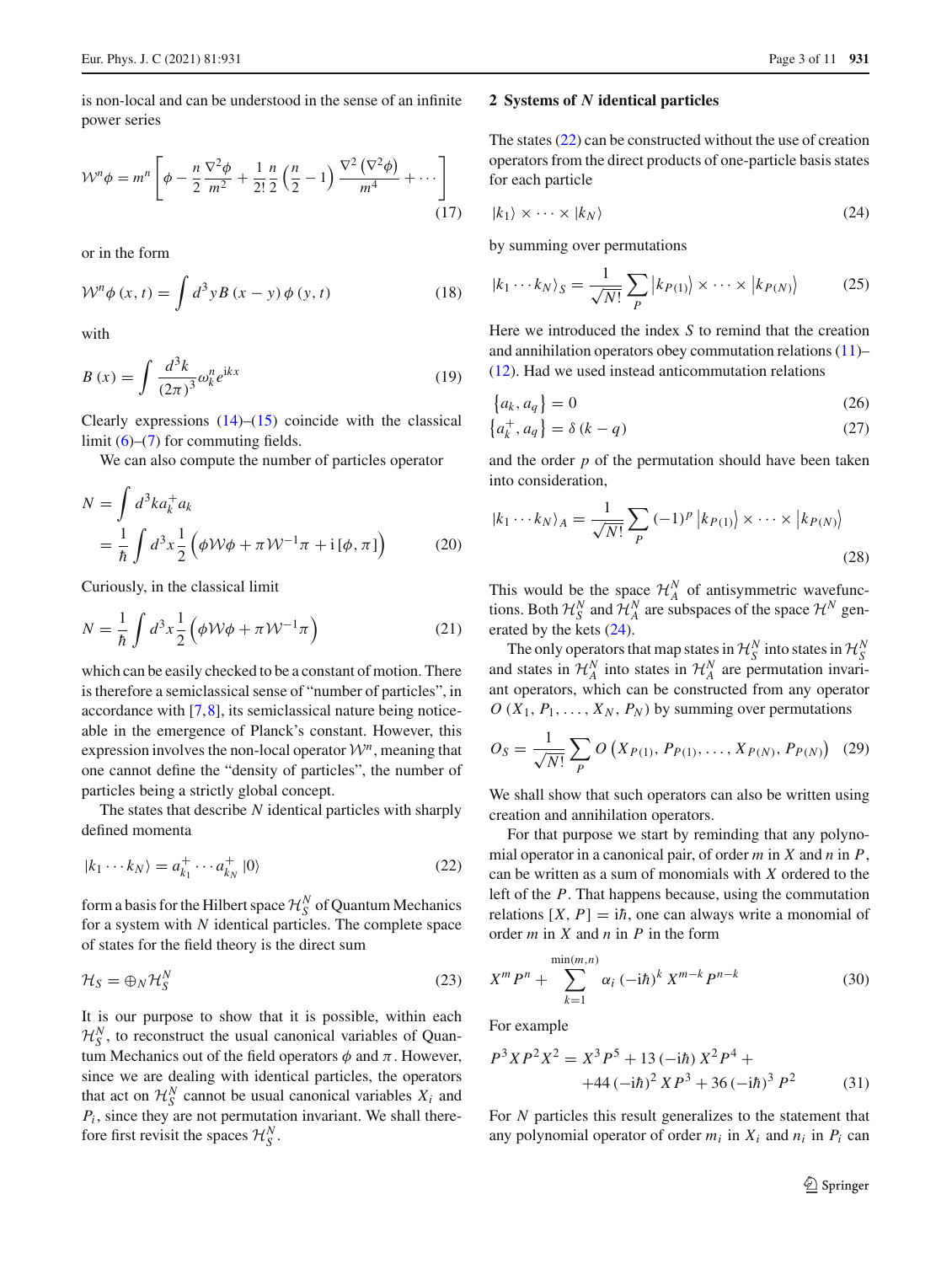be written as a sum of monomials with  $X_i$  ordered to the left of the *Pi*

$$
X_1^{m_1} P_1^{n_1} \dots X_N^{m_N} P_N^{n_N} \tag{32}
$$

Therefore all polynomial operators for identical particles can be written as sums of parcels of the type

$$
\frac{1}{\sqrt{N!}} \sum_{P} X_{P(1)}^{m_1} P_{P(1)}^{n_1} \dots X_{P(N)}^{m_N} P_{P(N)}^{n_N}
$$
(33)

Now we note that sums over permutations can always be written as combinations of ordinary sums. We start by writing

<span id="page-3-0"></span>
$$
\sum_{P} O_{P(1)} O_{P(2)} \dots O_{P(N)}
$$
\n
$$
= \sum_{i_1}^{N} O_{i_1} \sum_{\substack{i_2 \ i_2 \neq i_1}}^{N} O_{i_2} \sum_{\substack{i_3 \ i_3 \neq i_1}}^{N} O_{i_3} \dots \sum_{\substack{i_N \ i_N \neq i_1}}^{N} O_{i_N} \qquad (34)
$$
\n
$$
\sum_{\substack{i_2 \ i_3 \neq i_2}}^{N} O_{i_3 \neq i_1} \dots \sum_{\substack{i_N \neq i_1 \ i_N \neq i_1}}^{N} O_{i_N}
$$

And use the identity

$$
\sum_{a} \sum_{\substack{b \\ (b \neq a)}} f(a, b) = \sum_{a} \sum_{b} f(a, b) - \sum_{a} \sum_{a} f(a, a)
$$
\n(35)

For  $N = 2$  in [\(34\)](#page-3-0) this produces (omitting the sum signs, for convenience)

$$
\sum_{P} O_{P(1)} O_{P(2)} = O_1 O_2 + O_2 O_1
$$
  
=  $O_i O_{\substack{j \\ (j \neq i)}} = O_i O_j - O_i O_i$  (36)

For  $N = 3$ , eq. [\(34\)](#page-3-0) can be used successively to get

$$
\sum_{P} O_{P(1)} O_{P(2)} O_{P(3)}
$$
\n
$$
= O_1 O_2 O_3 + O_1 O_3 O_2 + O_2 O_1 O_3
$$
\n
$$
+ O_2 O_3 O_1 + O_3 O_1 O_2 + O_3 O_2 O_1
$$
\n
$$
= O_i O_j O_k = O_i O_j O_k - O_i O_j O_j
$$
\n
$$
\sum_{\substack{(j \neq i) \\ (k \neq j)}} \frac{(k \neq i)}{(k \neq i)} \frac{(j \neq i) (k \neq i)}{(j \neq i)} \frac{(j \neq i) (k \neq i)}{(k \neq i)} \frac{(j \neq i) (j \neq i)}{(j \neq i)}
$$
\n
$$
= O_i O_j O_k - O_i O_j O_i - O_i O_i O_k
$$
\n
$$
+ O_i O_i O_i - O_i O_j O_j + O_i O_i O_i
$$
\n
$$
= O_i O_j O_k - O_i O_j O_j - O_j O_i O_j - O_j O_j O_i + 2 O_i O_i O_i
$$
\n(37)

And so on for higher *N*.

Hence, all polynomial operators for identical particles can be obtained from parcels of the type

$$
\sum_{i_1=1}^N \ldots \sum_{i_N=1}^N X_{i_1}^{m_1} P_{i_1}^{n_1} \ldots X_{i_N}^{m_N} P_{i_N}^{n_N}
$$

$$
= \sum_{i_1=1}^{N} X_{i_1}^{m_1} P_{i_1}^{n_1} \dots \sum_{i_N=1}^{N} X_{i_N}^{m_N} P_{i_N}^{n_N}
$$
 (38)

or with a lesser number of sums. These parcels, in turn, can be obtained from the building blocks

<span id="page-3-1"></span>
$$
\sum_{i=1}^{N} X_i^m P_i^n \tag{39}
$$

by multiplication. As for the parcels with a lesser number of sums, they again can be written using these building blocks, as it is evident by the following example

$$
\sum_{i=1}^{N} X_i P_i X_i P_i = \sum_{i=1}^{N} X_i^2 P_i^2 - i\hbar \sum_{i=1}^{N} X_i P_i
$$
 (40)

In conclusion, if we find a representation for the operators [\(39\)](#page-3-1), we can construct all permutation invariant operators in either  $\mathcal{H}_S^N$  or  $\mathcal{H}_A^N$  by summing and multiplying them.

## <span id="page-3-3"></span>**3 Fock space**

Indeed we can see that the operators of the type [\(39\)](#page-3-1) can be written in the form

<span id="page-3-2"></span>
$$
\sum_{i=1}^{N} X_i^m P_i^n = \int \frac{dq dx dk}{2\pi} x^m (\hbar k)^n \exp[i (k - q) x] a_q^+ a_k
$$
\n(41)

independently of *N* and independently of whether commutation or anticommutation relations are used. This can be done by computing the spectra of the operators on the left and on the right sides of [\(41](#page-3-2) ) and checking that they match for all basis states using  $(25)$  or  $(28)$  $(28)$  on the left hand side and  $(22)$ on the right hand side. For example, for two-particle states

$$
|k_1k_2\rangle = \frac{1}{\sqrt{2}} (|k_1\rangle \times |k_2\rangle \pm |k_2\rangle \times |k_1\rangle) = a_{k_1}^+ a_{k_2} |0\rangle \quad (42)
$$

and it is easy to check that

$$
\frac{1}{\sqrt{2}} \left( \langle q_1 | \times \langle q_2 | \pm \langle q_2 | \times \langle q_1 | \rangle \left[ X_1^m P_1^n + X_2^m P_2^n \right] \right) \times \frac{1}{\sqrt{2}} \left( |k_1 \rangle \times |k_2 \rangle \pm |k_2 \rangle \times |k_1 \rangle \right)
$$
\n
$$
= \langle q_1 q_2 | \int \frac{dq \, dx \, dk}{2\pi} q^l x^m \left( \hbar k \right)^n
$$
\n
$$
\times \exp \left[ i \left( k - q \right) x \right] a_q^+ a_k \left| k_1 k_2 \right\rangle
$$
\n
$$
= \int \frac{dx}{2\pi} x^m \left[ k_1^n e^{i(k_1 - q_1)x} \delta \left( q_2 - k_2 \right) \right.
$$
\n
$$
\pm k_1^n e^{i(k_1 - q_2)x} \delta \left( q_1 - k_2 \right) \pm k_2^n e^{i(k_2 - q_1)x} \delta \left( q_2 - k_1 \right)
$$
\n
$$
+ k_2^n e^{i(k_2 - q_2)x} \delta \left( q_1 - k_1 \right) \right] \hbar^n \tag{43}
$$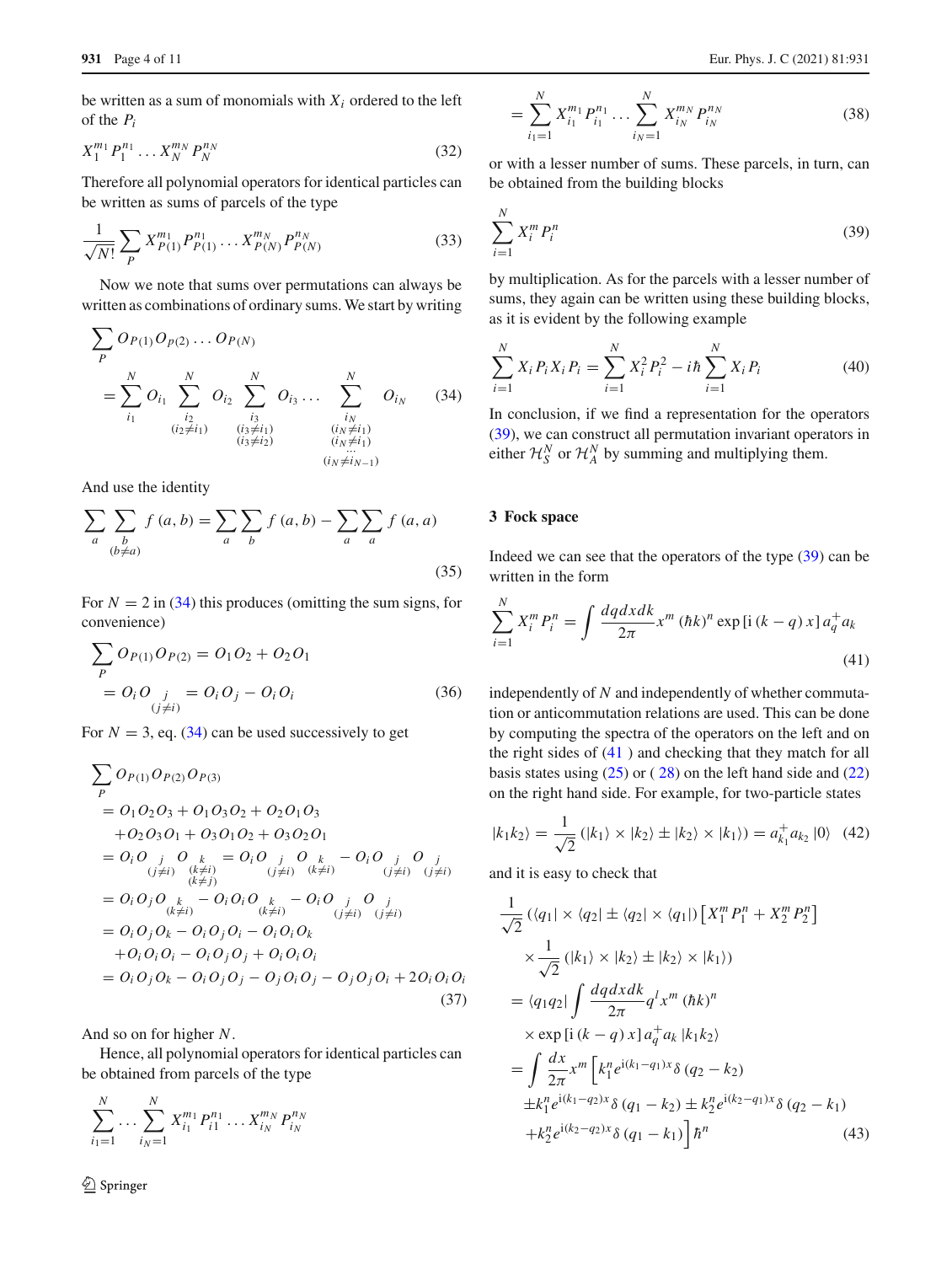Notice that the result is valid irrespectively of whether one uses commutation or anticommutation relations, that is, either in  $\mathcal{H}_{S}^2$  or in  $\mathcal{H}_{A}^2$ . The generalization to higher *N* is straightforward.

The cross terms between  $\mathcal{H}^M$  and  $\mathcal{H}^N$  with  $M \neq N$  cannot be computed for the operator on the left hand side of [\(41\)](#page-3-2) but for the operator on right hand side they can, and they vanish identically. One should therefore look upon the right hand side of [\(41\)](#page-3-2) as an extension of its left hand side which is valid for the whole of Fock space.

In three-dimensional space it is easy to generalize the building blocks [\(41\)](#page-3-2) to

<span id="page-4-0"></span>
$$
\sum_{i=1}^{N} X_{i}^{m_{x}} Y_{i}^{m_{y}} Z_{i}^{m_{z}} P_{xi}^{n_{x}} P_{yi}^{n_{y}} P_{zi}^{n_{z}}
$$
\n
$$
= \int \frac{d^{3} q d^{3} x d^{3} k}{(2\pi)^{3}} x^{m_{z}} y^{m_{y}} z_{x}^{m_{z}} (\hbar k_{x})^{n_{x}} (\hbar k_{y})^{n_{y}} (\hbar k_{z})^{n_{z}}
$$
\n
$$
\times \exp \left[ i (\mathbf{k} - \mathbf{q}) \cdot \mathbf{x} \right] a_{\mathbf{q}}^{+} a_{\mathbf{k}}.
$$
\n(44)

Let us have a look at the expressions for the operators "total momentum" and "sum of positions"

$$
P = \sum_{i=1}^{N} P_i \text{ and } X = \sum_{i=1}^{N} X_i
$$
 (45)

derived using [\(44\)](#page-4-0)

<span id="page-4-2"></span>
$$
P = \hbar \int \frac{d^3 q d^3 x d^3 k}{(2\pi)^3} k e^{i(k-q)x} a_q^+ a_k
$$
  

$$
= \hbar \int d^3 k k a_k^+ a_k
$$
 (46)

$$
X = \int \frac{d^3 q d^3 x d^3 k}{(2\pi)^3} x e^{i(k-q)x} a_q^+ a_k
$$
  
=  $i \int d^3 k a_k^+ \frac{\partial a_k}{\partial k} = -i \int d^3 k \frac{\partial a_k^+}{\partial k} a_k$  (47)

One can compute the commutator of this two operators

<span id="page-4-1"></span>
$$
[X_a, P_b] = \mathrm{i}\hbar \int d^3p d^3k k_b \left[ a_p^+ \frac{\partial a_p}{\partial p_a}, a_k^+ a_k \right] = \mathrm{i}\hbar N \delta_{ab}
$$
\n
$$
(48)
$$

where we have used the identity

$$
[AB, CD] = A [B, C]_{\pm} D + [A, C]_{\pm} DB -AC [D, B]_{\pm} - C [D, A]_{\pm} B
$$
 (49)

which is valid for commutators  $(-\text{sign})$  and anticommutators  $(+$  sign). The commutator [\(48\)](#page-4-1) gives the expected result for both types of statistics, being proportional to the number of particles operator.

# <span id="page-4-5"></span>**4 Creation and annihilation of particles at fixed points in space**

The Fourier transform of the set of creation operators for particles with fixed values of momentum

<span id="page-4-3"></span>
$$
a_x^+ = \int \frac{d^3k}{(2\pi)^{3/2}} e^{-ikx} a_k^+
$$
 (50)

can be seen as a set of creation operators for particles at fixed positions *x* since its action on the vacuum produces precisely what is interpreted in Quantum Mechanics as a localized state at position *x*. Multiparticle states of *N* localized particles can be constructed from these operators in the same manner as it is done with states of *N* particles with definite momenta

$$
|x_1 \cdots x_N\rangle = a_{x_1}^+ \cdots a_{x_N}^+ |0\rangle \tag{51}
$$

The position creation operators obey similar commutation or anticommutation relations to the momentum creation operators,

$$
[a_x, a_y]_{\pm} = 0 \tag{52}
$$

$$
\left[a_x^+, a_y\right]_{\pm} = \delta\left(x - y\right) \tag{53}
$$

The inverse relations are

<span id="page-4-4"></span>
$$
a_k^+ = \int \frac{d^3x}{(2\pi)^{3/2}} e^{ikx} a_x^+.
$$
 (54)

The building blocks [\(44\)](#page-4-0) become

$$
\sum_{i=1}^{N} X_{i}^{m_{x}} Y_{i}^{m_{y}} Z_{i}^{m_{z}} P_{xi}^{n_{x}} P_{yi}^{n_{y}} P_{zi}^{n_{z}}
$$
\n
$$
= \int \frac{d^{3} s d^{3} r d^{3} k}{(2\pi)^{3}} r_{x}^{m_{z}} r_{y}^{m_{y}} r_{z}^{m_{z}} (\hbar k_{x})^{n_{x}} (\hbar k_{y})^{n_{y}} (\hbar k_{z})^{n_{z}}
$$
\n
$$
\times \exp[i(r - s) \cdot k] a_{r}^{+} a_{s} \qquad (55)
$$

Using position creation operators, the operators  $(46)$ – $(47)$ become

$$
X = \int d^3x x a_x^+ a_x \tag{56}
$$

$$
P = -i \int d^3x a_x^+ \frac{\partial a_x}{\partial x} = i \int d^3x \frac{\partial a_x^+}{\partial x} a_x \tag{57}
$$

We see that a complete symmetry is provided by the Fourier transform which allows one to use either position or momentum creation and annihilation operators.

The following conclusions can be withdrawn from these results:

• It is possible to construct all operators involving permutation invariant combinations of the canonical variables which act in each of the  $\mathcal{H}_S^N$  and  $\mathcal{H}_A^N$  spaces for all N using the set of creation and annihilation operators obeying respectively commutation and anticommutation relations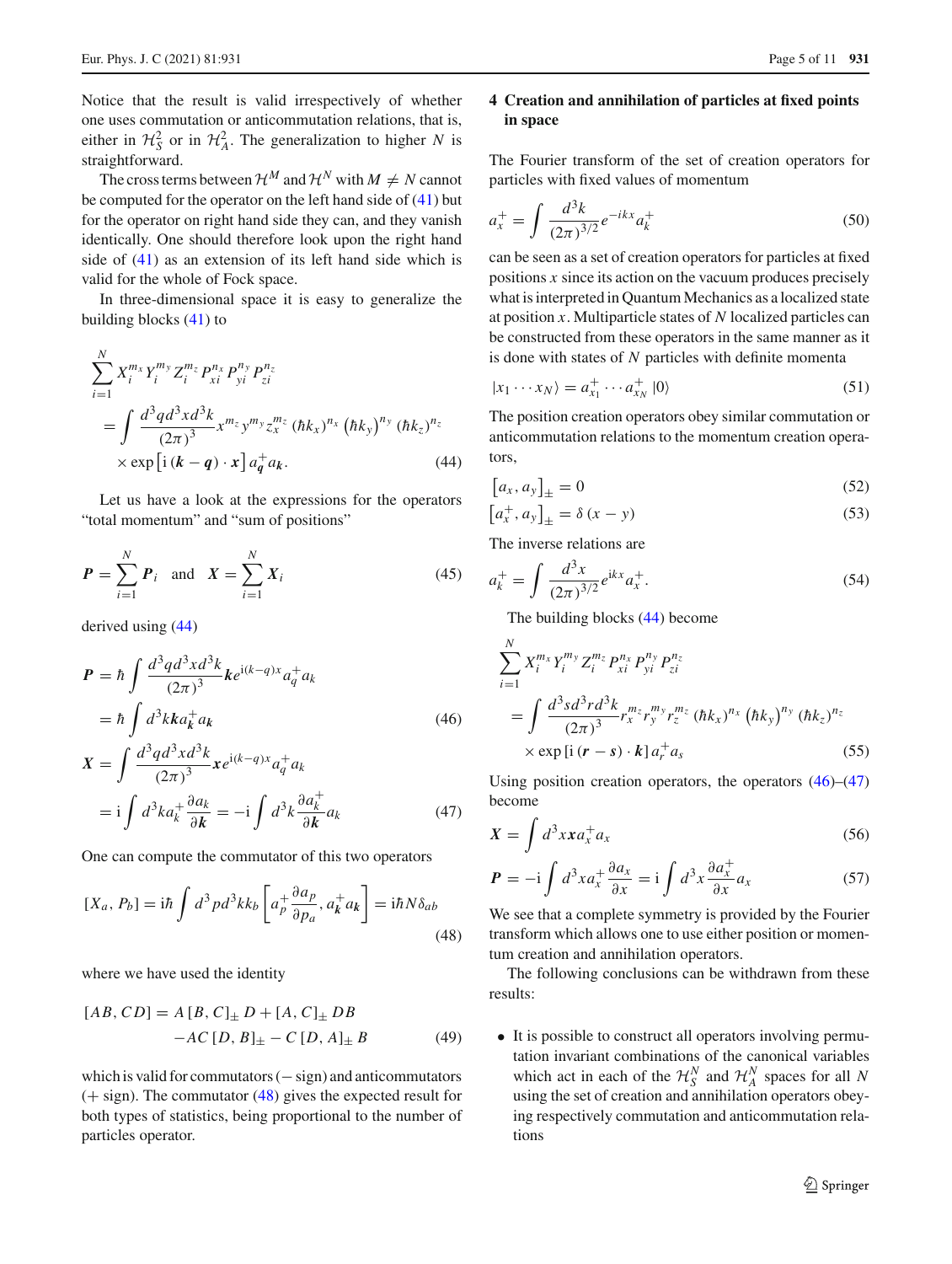- Whichever statistics is used for the creation and annihilation operators, the resulting operators obey commutation relations.
- These operators are extensions to the whole Fock space. They map  $\mathcal{H}^N$  onto  $\mathcal{H}^N$  and therefore have vanishing cross products for different values of *N*.
- Using the transformations  $(50)$  and  $(54)$  one can freely switch between the momentum and the position representations and describe the Hilbert state either in terms of basis states of particles with "well defined momenta" or with "well defined positions".

#### **5 Non-relativistic Quantum Field Theory**

We should note that in Sects. [2,](#page-2-4) [3](#page-3-3) and [4](#page-4-5) we dealt only with the structure of the space of states and the operators that act on it, and not with the dynamics of the system. Therefore, the results of these sections are equally applicable to relativistic and to non-relativistic theories.

The quantisation of the Schrödinger equation (that is, when the field  $\psi$  is treated as an operator and not as a wavefunction) is treated in detail in  $[10]$  or  $[11]$  $[11]$ , where the construction of creation and annihilation operators at fixed points in space is performed, as we did in Sect. [4.](#page-4-5)

In this article we went further, in Sects. [2](#page-2-4) and [3,](#page-3-3) by providing the construction of the symmetrised combinations of position and momentum operators from the fields, which was one of our goals. These results are not provided either in relativistic texts, such as  $[12]$  $[12]$  or  $[13]$ , though the latter does show the general result that any operator acting on Fock space can be constructed out of combinations of creation and annihilation operators.

In [\[14](#page-9-12)] the quantisation of non-relativistic and relativistic fields can be compared. The main difference between the quantisation of the Schrödinger equation and of the Klein– Gordon equation is that while in the former the relation between the annihilation operator at a fixed point in space and the field operator is trivial,  $\psi(x) = a_x$ , in the latter it is given by [\(3\)](#page-1-0). This difference will show up in the next section when we construct the position operator from the fields [\(59\)](#page-5-0) in the fact that this operator cannot be written as a volume integral of a local operator.

#### **6 Position operator in Quantum Field Theory**

As we have seen, the set of creation and annihilation operators allows us to construct all states in Fock space and all the relevant operators for identical particles, whichever the statistics that they obey. It is interesting to go back to the Klein–Gordon field and see what do these operators look

like when expressed in terms of the fields  $\phi(x, t)$  and  $\pi(x, t)$ using the inverse relations to  $(3)$ – $(4)$ 

$$
a_k = \int \frac{d^3x}{(2\pi)^{3/2}} \left[ \sqrt{\frac{\omega_k}{2\hbar}} \phi(x, t) + \frac{\mathrm{i}}{\sqrt{2\hbar \omega_k}} \pi(x, t) \right] e^{\mathrm{i}\omega_k t - \mathrm{i}kx}
$$
\n(58)

Doing so for the "sum of momenta" [\(47\)](#page-4-2), or total momentum, one gets back to [\(15\)](#page-1-2). And for the "sum of positions" [\(46\)](#page-4-2), one gets

<span id="page-5-0"></span>
$$
X = \frac{1}{\hbar} \int d^3 x x \frac{1}{2} \left( \left( \mathcal{W}^{1/2} \phi \right)^2 + \left( \mathcal{W}^{-1/2} \pi \right)^2 + i \left[ \mathcal{W}^{1/2} \phi, \mathcal{W}^{-1/2} \pi \right] \right)
$$
(59)

Again we see that in the classical limit one gets a non-local operator

$$
X = \frac{1}{\hbar} \int dV \frac{1}{2} \left( \left( \mathcal{W}^{1/2} \phi \right)^2 + \left( \mathcal{W}^{-1/2} \pi \right)^2 \right) x
$$

We can use the Hamiltonian  $(6)$  to compute the time evolution of operators, with the result

$$
\frac{dN}{dt} = \frac{1}{i\hbar} [N, H] = 0 \tag{60}
$$

$$
\frac{dP}{dt} = \frac{1}{i\hbar} [P, H] = 0 \tag{61}
$$

$$
\frac{dX}{dt} = \frac{1}{i\hbar} [X, H] = \int d^3k \frac{k}{\omega_k} a_k^+ a_k \tag{62}
$$

Going back to our identification of operators [\(44\)](#page-4-0), the last operator can be identified with

$$
\int d^3k \frac{k}{\omega_k} a_k^+ a_k = \sum_i \frac{P_i}{\sqrt{(m\hbar)^2 + P_i^2}}
$$

as it should for a collection of non-interacting relativistic particles.

We should also remark that commutation relations  $(11)$ – [\(12\)](#page-1-3) for the *a*'s are compatible with the canonical relations  $(8)$ – $(10)$  for the fields. Anticommutation relations  $(26)$ – $(27)$  $(27)$ for the *a*'s would imply the following anticommutation rules for the fields

$$
\{\phi(x,t), \phi(y,t)\} = \hbar \int \frac{d^3k}{(2\pi)^3} \frac{1}{\omega_k} e^{ik(x-y)} \n= \hbar \mathcal{W}^{-1} \delta(x-y)
$$
\n(63)

$$
\{\phi(x,t), \pi(y,t)\} = 0\tag{64}
$$

$$
\{\pi(x, t), \pi(y, t)\} = \hbar \int \frac{d^3k}{(2\pi)^3} \omega_k e^{ik(x-y)} \n= \hbar \mathcal{W}\delta(x - y)
$$
\n(65)

These functions do not vanish for spacelike separations and this is precisely one of the features showing up in the spinstatistics theorem [\[9](#page-9-13)] (see [\[15](#page-9-14)] for a complete review on this theorem) which excludes Fermi-Dirac statistics for integer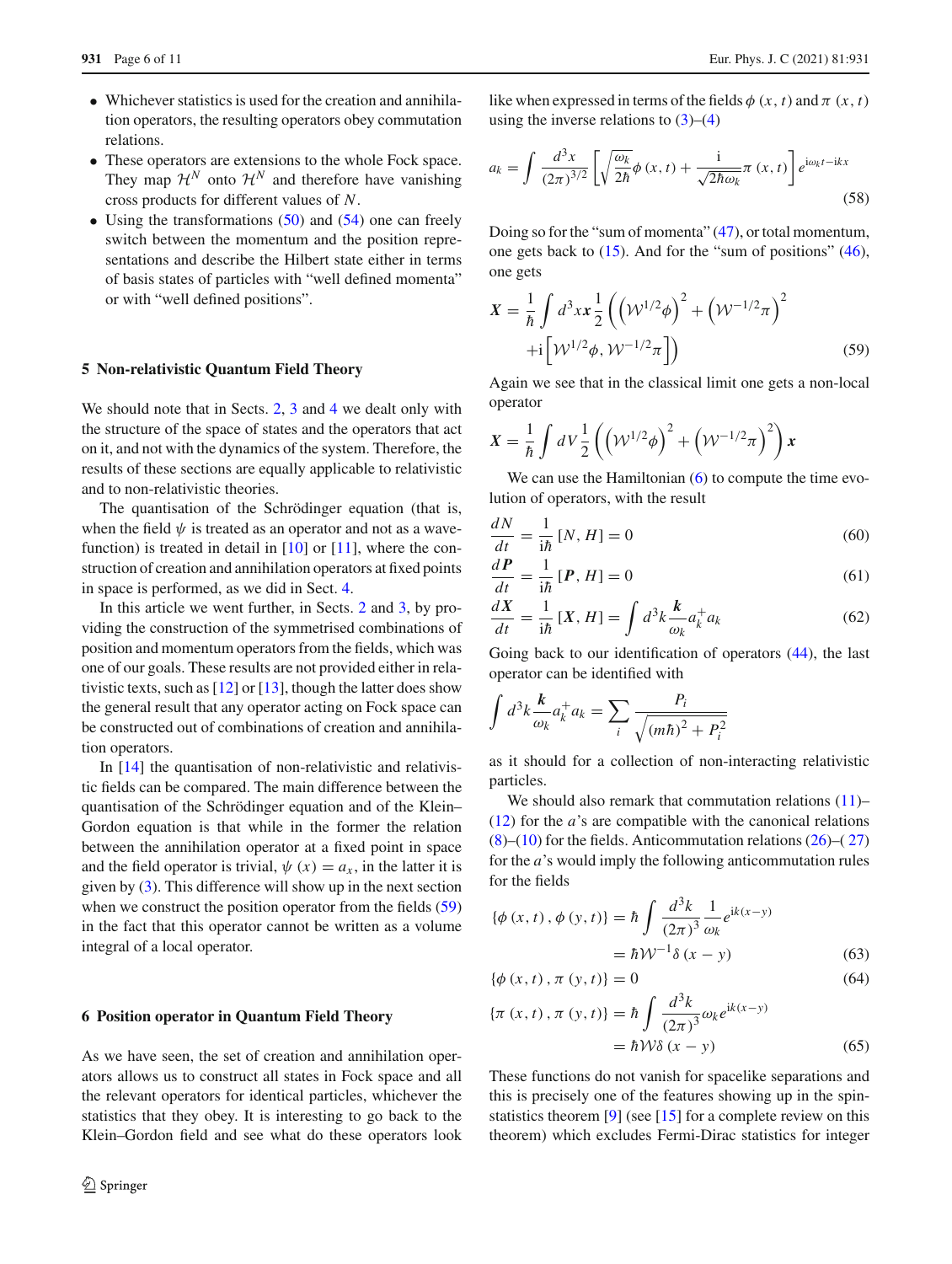spin fields, as is the case of the Klein–Gordon field. We included here the case of anticommuting variables because they can be used for semi-integer spin fields and their treatment is analogous to the one performed here.

# **7 Behaviour of operators under Lorentz transformations**

Classically one can use the energy-momentum tensor  $T^{\mu\nu}$  to construct the momentum four-vector

$$
P^{\nu} = \int dS_{\mu} T^{\mu\nu} \tag{66}
$$

where the integration is done on a spacelike three-surface. At first sight such a quantity should depend on the specific surface on which it is calculated (Fig. [1\)](#page-6-0). In particular, for a given Lorentz frame, on each constant time three surface (that is, on a space volume for a given time) this four vector should have a different value  $P^{\mu}(t)$ , which in turn should be different from any constant time three surface on another Lorentz  $P^{\mu}(t')$ . It is the fact that  $T^{\mu\nu}$  satisfies a conservation law

$$
\partial_{\mu}T^{\mu\nu} = 0 \tag{67}
$$

that guarantees that  $P^{\mu}(t_1) = P^{\mu}(t_2)$  for  $t_1 \neq t_2$  and that  $P^{\mu}(t) = P^{\mu}(t')$  (see [\[16](#page-9-15)]).

That  $P^{\mu}(t)$  does not depend on *t* and that it behaves like a four vector under Lorentz transformations can be seen easily using the creation and annihilation operators formalism where one can write the field in the form  $(3)$ . Since this expression is valid in one frame  $x^{\mu}$ , it must be valid in another frame

$$
\tilde{x}^{\mu} = \Lambda^{\mu}_{\ \nu} x^{\nu}
$$



<span id="page-6-0"></span>**Fig. 1** Operators constructed by integrating local fields over spacelike surfaces cannot in general have simple transformation properties under Lorentz transformations since  $\mathcal{O}(0)$  transforms to  $\tilde{\mathcal{O}}(0)$  and not to  $\tilde{\mathcal{O}}(\tilde{0}),$ which is the transform of  $\mathcal{O}(0)$ . That will happen only if  $\mathcal{O}(0) = \mathcal{O}(0)$ 

for some other operators  $\tilde{a}_k$ 

$$
\phi\left(x^{\mu}\right) = \int \frac{d^3k}{(2\pi)^{3/2}} \sqrt{\frac{\hbar}{2\omega_k}} \left[ a_k e^{-ik_{\mu}x^{\mu}} + a_k^+ e^{ik_{\mu}x^{\mu}} \right]
$$

$$
= \int \frac{d^3k}{(2\pi)^{3/2}} \sqrt{\frac{\hbar}{2\omega_k}} \left[ \tilde{a}_k e^{-ik_{\mu}\tilde{x}^{\mu}} + \tilde{a}_k^+ e^{ik_{\mu}\tilde{x}^{\mu}} \right] = \phi\left(\tilde{x}^{\mu}\right)
$$
(68)

Equality of the two expressions implies that

$$
\sqrt{\omega_k}\tilde{a}_k = \sqrt{\omega_{\tilde{k}}}\tilde{a}_{\tilde{k}}
$$
\n(69)

where  $\tilde{k}_v = k_\mu \Lambda^\mu_v$ . Had we used the covariant normalization suggested after eqs.  $(11)$ – $(12)$  and this transformation law would have had a simpler form, with no  $\sqrt{\omega}$  factors. Now we have from  $(6)-(7)$  $(6)-(7)$  $(6)-(7)$ 

<span id="page-6-1"></span>
$$
\tilde{P}^{\mu} = \int d^{3}k \hbar k^{\mu} \tilde{a}_{k}^{\dagger} \tilde{a}_{k}
$$
\n
$$
= \int d^{3}k \frac{\omega_{k}}{\omega_{\tilde{k}}} \hbar k^{\mu} \sqrt{\frac{\omega_{\tilde{k}}}{\omega_{k}}} a_{\tilde{k}}^{\dagger} \sqrt{\frac{\omega_{\tilde{k}}}{\omega_{k}}} a_{\tilde{k}} = \int d^{3}k \hbar k^{\mu} a_{\tilde{k}}^{\dagger} a_{\tilde{k}}
$$
\n
$$
= \int d^{3}k \tilde{h} \tilde{k}^{\nu} a_{\tilde{k}}^{\dagger} a_{\tilde{k}}^{\nu} \left(\Lambda^{-1}\right)^{\mu}_{\nu} = P^{\nu} \left(\Lambda^{-1}\right)^{\mu}_{\nu} \qquad (70)
$$

Following the same procedure, the number operator is shown to behave as a scalar

$$
\tilde{N} = N \tag{71}
$$

However, no such type of transformation should be expected for the position operators  $X^i$  (*t*), and indeed for any operator that is not constant in time. Of course any operator constructed for  $\tilde{t}$  constant can be expressed in terms of operators constructed for *t* constant but the transformation law shall typically be complicated, e. g.,

<span id="page-6-2"></span>
$$
\tilde{X}^{i} \left( \tilde{0} \right) = i \int d^{3}k \tilde{a}_{k}^{+} \frac{\partial \tilde{a}_{k}}{\partial k^{i}} \n= i \int d^{3} \tilde{k} \sqrt{\frac{\omega_{k}}{\omega_{\tilde{k}}}} a_{\tilde{k}}^{+} \frac{\partial \tilde{k}^{j}}{\partial k^{i}} \frac{\partial}{\partial \tilde{k}^{j}} \left( \sqrt{\frac{\omega_{\tilde{k}}}{\omega_{k}}} a_{\tilde{k}} \right).
$$
\n(72)

The fact that the position operators do not behave under Lorentz transformations as tensors should not be seen as a drawback, but rather as what should be expected: they are frame-dependent concepts and are constructed so that they obey canonical commutation relations with the momentum operators, can be verified from [\(70\)](#page-6-1) and [\(72\)](#page-6-2)

$$
\left[\tilde{X}^i\left(\tilde{0}\right),\tilde{P}^j\right] = i\hbar N\delta^{ij} = i\hbar \tilde{N}\delta^{ij}.
$$
\n(73)

In fact, the canonical commutation relations would not retain its form under Lorentz transformations if the position operators transformed like tensors.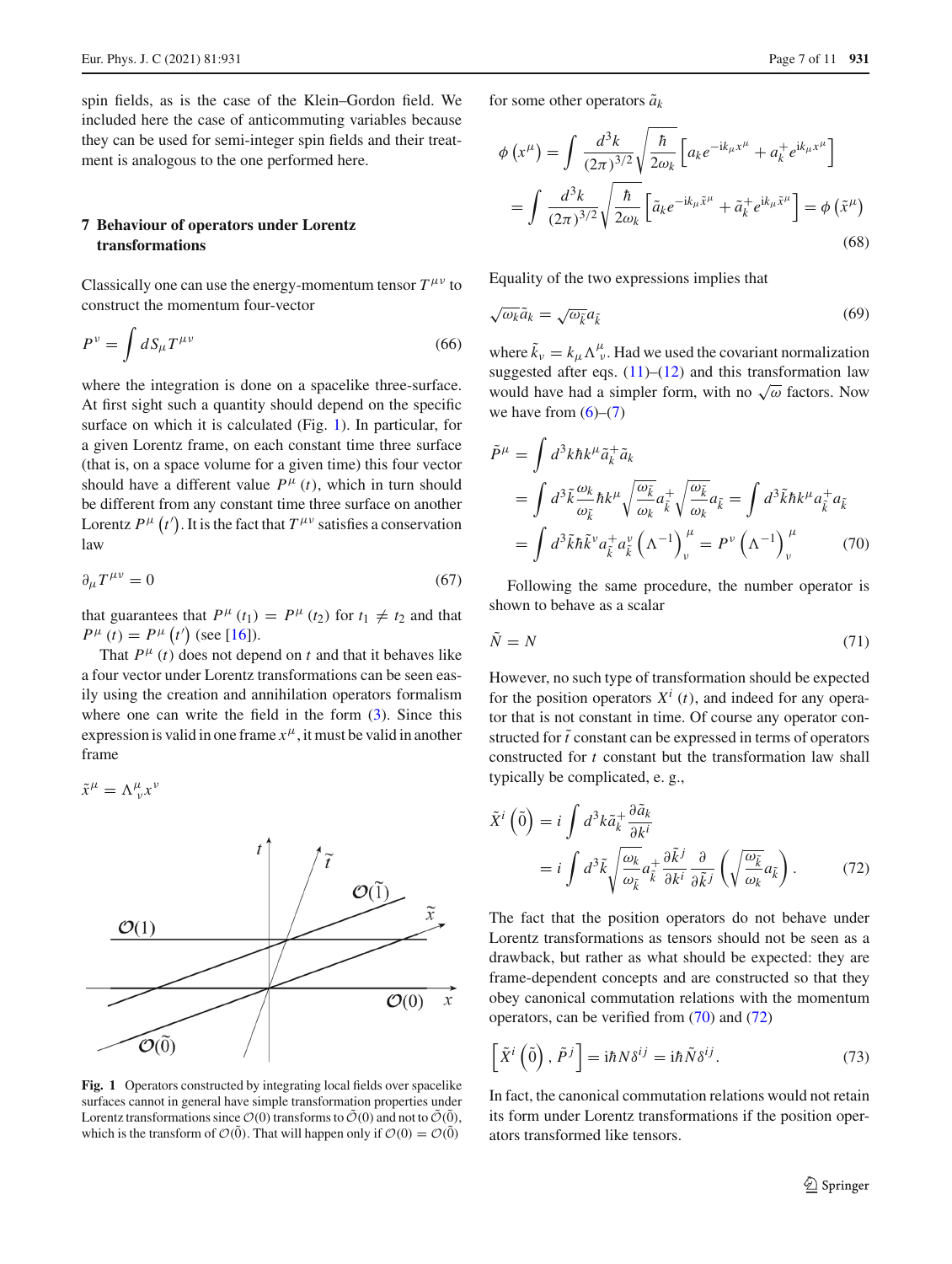However, for rotations  $\omega_{\tilde{k}} = \omega_k$ ,  $\tilde{t} = t$  and, since  $\tilde{k}^j$ depends linearly on *k<sup>i</sup>* ,

$$
\frac{\partial \tilde{k}^j}{\partial k^i} = R^i_{\ j} \tag{74}
$$

where  $R^i_j$  is a rotation matrix. Hence, Eq. [\(72\)](#page-6-2) becomes

$$
\tilde{X}^i\left(\tilde{0}\right) = R^i_{\ j} \mathbf{i} \int d^3 \tilde{k} a_{\tilde{k}}^+ \frac{\partial a_{\tilde{k}}}{\partial \tilde{k}^j} = R^i_{\ j} X^j\left(0\right) \tag{75}
$$

# **8 Localization in relativistic quantum mechanics**

It is the case that one can indeed construct position operators and find states with sharply defined values for the position for the Klein–Gordon field, in contrast with a common saying that "it is not possible to localize a relativistic particle". One should therefore clarify this point. In a famous article [\[4](#page-9-3)] Newton and Wigner studied the concept of localization in Quantum Mechanics while attempting to satisfy the requisites of Special Relativity too. Their work, together with the important work of Foldy and Wouthuysen [\[17](#page-9-16)[–20](#page-9-17)] generated some discussion on the literature regarding position operators in Relativistic Quantum Mechanics and their physical meaning lasting to these days [\[3](#page-9-2)[,21](#page-9-18)[–25](#page-10-0)].

Newton and Wigner worked outside the context of Quantum Field Theory, rather they searched for one-particle localized relativistic wavefunctions, starting from momentum space  $\psi$  ( $p$ ) where an inner product can be constructed using a relativistic invariant measure

<span id="page-7-3"></span>
$$
\langle \varphi | \psi \rangle = \int \frac{d^3 p}{\omega_p} \varphi^* (p) \psi (p). \tag{76}
$$

And they assumed that the wavefunction in position space should be given by the Fourier transform of  $\psi$  ( $p$ ) computed using the same invariant measure

<span id="page-7-0"></span>
$$
\psi(\chi, t) = \int \frac{d^3 p}{(2\pi)^{3/2} \omega_p} \psi(p) e^{\frac{i}{\hbar}(-\omega_p t + p\chi)} = \langle \chi | \psi(t) \rangle.
$$
\n(77)

Here we use the letter  $\chi$  for position rather than  $x$  for, as we shall see, it cannot be interpreted as a position variable at all.

Then they imposed a set of physically reasonable assumptions on the properties that localized states should obey and they found out that the wave function describing a particle localized at position *x* at  $t = 0$  is given by

<span id="page-7-5"></span>
$$
\psi_x(p) = \sqrt{\frac{\omega_p}{(2\pi)^3}} e^{-\frac{i}{\hbar}px} = \langle p|\psi_x\rangle \tag{78}
$$

or, using [\(77\)](#page-7-0),

$$
\psi_x(\chi) = \int \frac{d^3 p}{(2\pi)^3 \sqrt{\omega_p}} e^{\frac{i}{\hbar} p(\chi - x)} = \langle \chi | \psi_x \rangle \tag{79}
$$

which is in fact spread in space at distances of the order of the Compton wavelength, and not a delta function. This has been sometimes erroneously interpreted as non-localizability of particles in the Theory of Relativity. In fact it is not possible to interpret simultaneously  $\langle \chi | \psi \rangle$  as the "wavefunction in position space" and  $\langle p|\psi\rangle$  as the "wavefunction in momentum space" as long as  $|\chi\rangle$  and  $|p\rangle$  are respectively the eigenkets of operators *X* and *P* which obey canonical commutation relations among themselves, as we shall show.

Assuming that the sets of eigenkets of *X* and *P*, respectively  $|x\rangle$  and  $|p\rangle$ , are complete, one can write the following normalizations and partitions of unity

<span id="page-7-1"></span>
$$
\langle x|y\rangle = g_X(x)\,\delta\,(x-y) \tag{80}
$$

$$
\langle p|k\rangle = g_P(p)\,\delta\,(p-k) \tag{81}
$$

$$
1 = \int \frac{dp}{g_P(p)} \, |p\rangle \, \langle p| = \int \frac{dx}{g_X(x)} \, |x\rangle \, \langle x| \tag{82}
$$

and the inner product is

<span id="page-7-2"></span>
$$
\langle \varphi | \psi \rangle = \int \frac{\langle \varphi | x \rangle \langle x | \psi \rangle}{g_X(x)} dx = \int \frac{\varphi^* \left( p \right) \psi \left( xp \right)}{g_P \left( p \right)} dp. \tag{83}
$$

The point is that the canonical commutation relations impose further that

<span id="page-7-6"></span>
$$
\langle x|p\rangle = \sqrt{\frac{g_X(x)g_P(p)}{2\pi\hbar}} \exp\left(\frac{i}{\hbar}px\right)
$$
 (84)

which, together with the partitions of unity  $(82)$  leads to

<span id="page-7-4"></span>
$$
\psi(p) = \sqrt{\frac{g_P(p)}{2\pi\hbar}} \int \frac{dx}{\sqrt{g_X(x)}} \exp\left(-\frac{i}{\hbar}px\right) \psi(x) \quad (85)
$$

$$
\psi(x) = \sqrt{\frac{g_X(x)}{2\pi\hbar}} \int \frac{dp}{\sqrt{g_P(p)}} \exp\left(\frac{i}{\hbar} px\right) \psi(p) \qquad (86)
$$

Now we see that Eqs. [\(83\)](#page-7-2) and [\(76\)](#page-7-3) imply  $g_P(p) \propto \omega_p$  while Eqs. [\(86\)](#page-7-4) and [\(77\)](#page-7-0) imply that  $g_P(p) \propto \omega_p^2$ . Therefore, if  $\psi(p)$  is the wavefunction in momentum space,  $\psi(\chi)$  cannot be the wavefunction in position space. In which space is it a representation, that is, which operator has  $|\chi\rangle$  as its eigenkets? Using the partition of unity [\(82\)](#page-7-1) one can compute

$$
\langle \chi_1 | \chi_2 \rangle = \int \frac{dp}{\omega_p} \langle \chi_1 | p \rangle \langle p | \chi_2 \rangle = \int \frac{dp}{\omega_p} e^{ip(\chi_1 - \chi_2)}.
$$
 (87)

The states  $|\chi\rangle$  are not orthogonal to each other and therefore cannot even correspond to the eigenstates of a hermitian operator. The wavefunction  $\psi(\chi)$  is a representation to which no observable is associated. Ref. [\[1](#page-9-0)] gives a clear presentation of this point.

The eigenstates of the position operator are naturally the localized states themselves,  $|x\rangle \equiv |\psi_x\rangle$ , for which [\(78\)](#page-7-5) and [\(84\)](#page-7-6) are compatible. In this representation the wave function is given by  $(86)$  and not  $(77)$ 

<span id="page-7-7"></span>
$$
\psi(x) = \sqrt{\frac{g_X(x)}{2\pi\hbar}} \int \frac{dp}{\sqrt{\omega_p}} \exp\left(\frac{i}{\hbar} px\right) \psi(p) \tag{88}
$$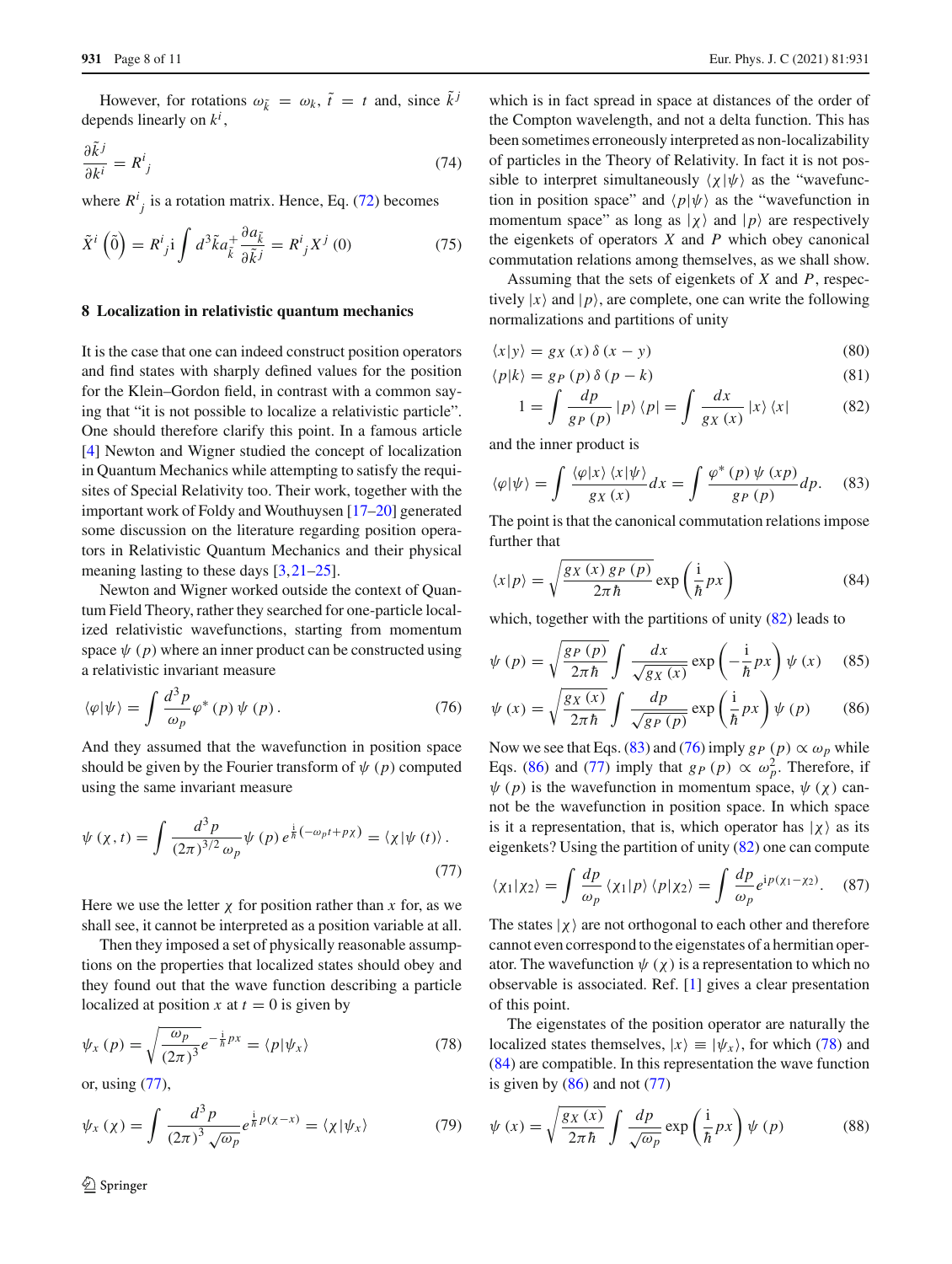and localized states are indeed delta functions. Reference [\[3\]](#page-9-2) provides us with a detailed exposition of the  $\psi$  ( $\chi$ ) and  $\psi$  ( $x$ ) representations and how to transform between the two.

We should call the reader's attention to the reason why we could choose the measure either as  $\omega_p^{-1/2}$  or  $\omega_p^{-1}$  in [\(3\)](#page-1-0) but not in  $(88)$ . The reason is that in  $(3)$  the choice of the measure amounts only to a redefinition of the creation and annihilation operators while in [\(88\)](#page-7-7) the choice of the measure amounts to a redefinition of the basis kets  $|x\rangle$  – and they are not free to choose, they have to be the eigenkets of an operator satisfying canonical commutation relations with *P*. In summary, what Newton and Wigner showed was that it is not possible to implement the canonical commutation relations in a covariant manner. But that should not be surprising since the canonical commutation relations are not covariant if we insist in transforming the position operator with Lorentz transformations.

However, with the definition of position operator used here and with the transformation law [\(72\)](#page-6-2) the canonical commutation relations become covariant.

# **9 Antiparticles**

We make a brief incursion into the complex Klein–Gordon field, described by the Lagrangian

$$
L = \eta^{\mu\nu} \partial_{\mu} \bar{\phi} \partial_{\nu} \phi - m^2 \bar{\phi} \phi \tag{89}
$$

in order to address the issue of antiparticles. The solution to the complex Klein–Gordon equation involves two sets of creation and annihilation operators

$$
\phi(x) = \int \frac{d^3k}{(2\pi)^{3/2}} \sqrt{\frac{\hbar}{2\omega_k}} \left[ a_k e^{ikx} + b_k^+ e^{-ikx} \right] \tag{90}
$$

$$
\pi(x) = \frac{\partial \phi}{\partial t}(x)
$$
  
= 
$$
\int \frac{d^3 k i}{(2\pi)^{3/2}} \sqrt{\frac{\hbar \omega_k}{2}} \left[ a_k^+ e^{-ikx} - b_k e^{ikx} \right].
$$
 (91)

The space of states becomes the cross product between the Fock spaces generated by each set of creation operators

$$
\mathcal{F} = \mathcal{F}_a \otimes \mathcal{F}_b \tag{92}
$$

The number of particles operator splits into two parcels, each one of them acting in each one of the factor spaces, and each one of them being independently conserved

$$
N = \int d^3k a_k^+ a_k + \int d^3k b_k^+ b_k
$$
  
=  $\frac{1}{\hbar} \int d^3x \frac{1}{2} (\bar{\phi} \mathcal{W}^{1/2} \phi + i [\bar{\phi} \bar{\pi} - \pi \phi] + \pi \mathcal{W}^{1/2} \bar{\pi})$ 

$$
+\frac{1}{\hbar}\int d^3x \frac{1}{2} \left(\phi \mathcal{W}^{1/2}\bar{\phi} + i\left[\phi \pi - \bar{\pi}\bar{\phi}\right] + \bar{\pi}\mathcal{W}^{-1/2}\pi\right)
$$
\n(93)

Their difference is the charge operator

$$
Q = \frac{e}{2} \left( \int d^3x \left[ \bar{\phi}, \mathcal{W}^{1/2} \phi \right] + \left[ \pi, \mathcal{W}^{1/2} \bar{\pi} \right] + i \left\{ \bar{\phi}, \bar{\pi} \right\} - i \left\{ \pi, \phi \right\} \right) \tag{94}
$$

The energy, momentum, and position operators also split into two parcels each one of them acting in each one of the factor spaces,

$$
\mathbf{P} = \int d^3k \hbar k a_k^+ a_k + \int d^3k \hbar k b_k^+ b_k
$$
  
= 
$$
\int d^3x \frac{1}{2} \left( -\nabla \bar{\phi} \bar{\pi} - \pi \nabla \phi + i \left( \nabla \bar{\phi} \mathcal{W} \phi + \nabla \pi \mathcal{W}^{-1} \bar{\pi} \right) \right)
$$
  
+ 
$$
\int d^3x \frac{1}{2} \left( -\nabla \phi \pi - \bar{\pi} \nabla \bar{\phi} + i \left( \nabla \phi \mathcal{W} \bar{\phi} + \nabla \bar{\pi} \mathcal{W}^{-1} \pi \right) \right)
$$
(95)

$$
H = \int d^3k \hbar \omega_k a_k^+ a_k + \int d^3k \hbar \omega_k b_k^+ b_k
$$
  
=  $\int d^3x \frac{1}{2} (\pi \bar{\pi} + \nabla \bar{\phi} \cdot \nabla \phi + m^2 \bar{\phi} \phi + i (\bar{\phi} \bar{\pi} - \pi \phi))$   
+  $\int d^3x \frac{1}{2} (\bar{\pi} \pi + \nabla \phi \cdot \nabla \bar{\phi} + m^2 \phi \bar{\phi} + i (\phi \pi - \bar{\pi} \bar{\phi}))$  (96)  

$$
X = i \int d^3k a_k^+ \frac{\partial a_k}{\partial k} + i \int d^3k b_k^+ \frac{\partial b_k}{\partial k}
$$
  
=  $\frac{1}{\hbar} \int d^3x x \frac{1}{2} ([(\mathcal{W}^{1/2} \bar{\phi}) - i (\mathcal{W}^{-1/2} \pi)][(\mathcal{W}^{1/2} \phi)$   
+  $i (\mathcal{W}^{-1/2} \bar{\pi})]) + \frac{1}{\hbar} \int d^3x x \frac{1}{2} ([(\mathcal{W}^{1/2} \phi)$   
-  $i (\mathcal{W}^{-1/2} \bar{\pi})][(\mathcal{W}^{1/2} \bar{\phi}) + i (\mathcal{W}^{-1/2} \pi)]).$  (97)

It should be pointed out that antiparticles do not disappear in the transition from Quantum Field Theory to Quantum mechanics: all subspaces with fixed numbers of particles show up, be it one particle, two particles, one antiparticle, one particle plus one antiparticle, etc. One last observation is that we do not agree with the conclusion withdrawn in [\[1](#page-9-0)] that "…the consistent description of the NRQM limit of QFT requires us to work with a pair of fields, corresponding to a particle and its antiparticle". In fact we have done it here for the real Klein–Gordon field, and this could also have been done in [\[1\]](#page-9-0) too if in his section 6 the author had defined  $\phi(x) = A(x) + A^{+}(x)$  rather than introducing a new field *B* (*x*) and defining  $\phi(x) = A(x) + B^{+}(x)$ .

# **10 Conclusions**

In this work, we have analysed the non-interacting Klein– Gordon field as a tool to construct the algebra of operators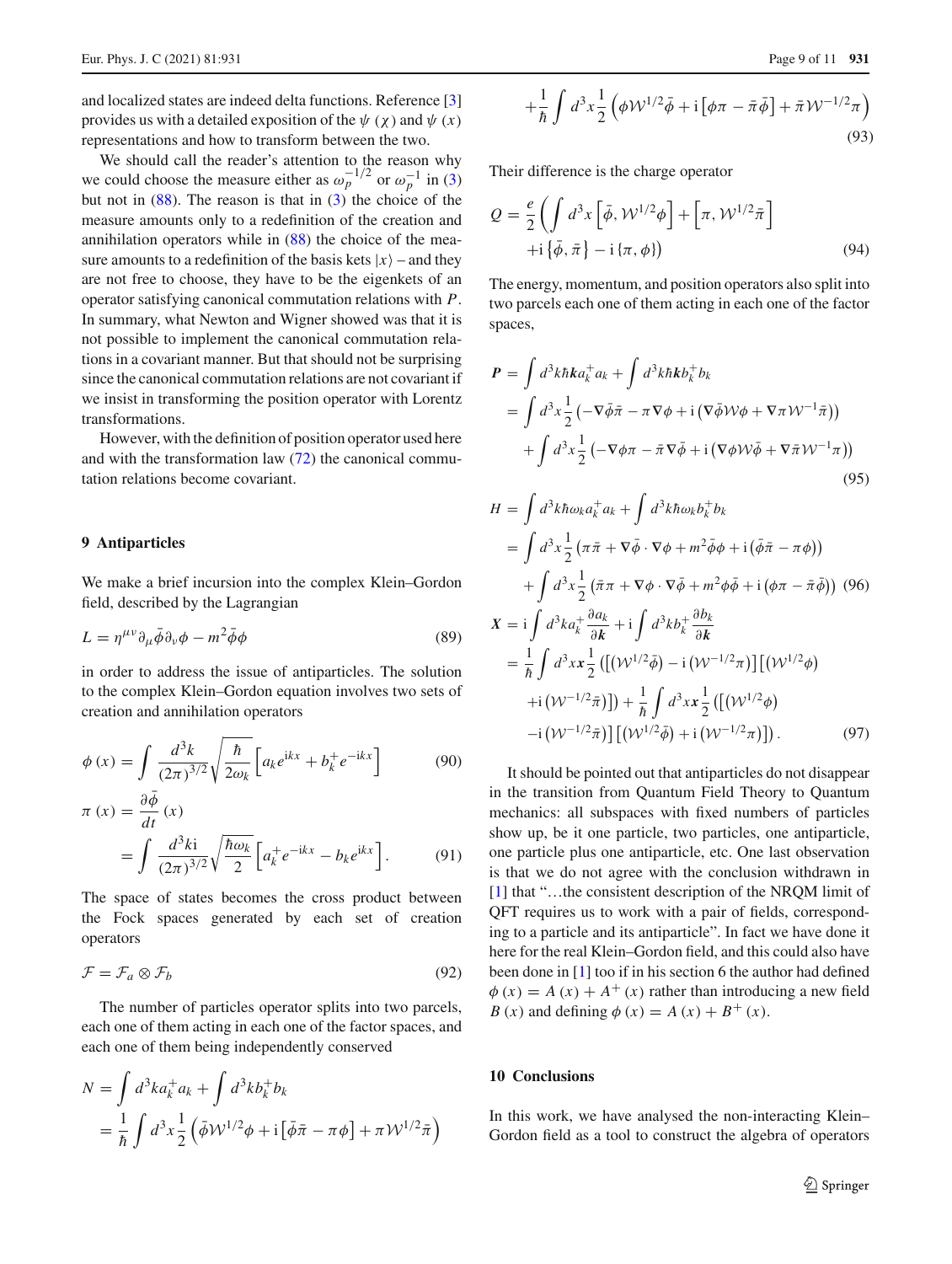acting on the Hilbert spaces of Quantum Mechanics for systems of *N* identical particles from the field operators acting in the Fock space of Quantum Field Theory. This is achieved by relating the position and momentum quantum operators with the field operators.

The main point is that all polynomial operators on the positions and momenta acting on any of the *N*-particle subspaces of Fock space can be constructed out of the field operators. The position operators so constructed turn out to be the Newton–Wigner operators. Under Lorentz transformations, they do not transform as tensors, rather in a manner that preserves the canonical commutation relations.

As a by-product, we showed that regardless of the Fermi-Dirac or Bose–Einstein statistics of field, the position and momentum operators obey commutation relations.

Finally we showed that, contrary to what is claimed in [\[1](#page-9-0)], the transition from Quantum Field Theory to Quantum Mechanics can be obtained without resource to antiparticles. However, if the field theory describes particles and antiparticles, then two single particle quantum mechanical systems can be extracted from it: one with one particle and one with one antiparticle; as well as all possible combinations of numbers of particles and antiparticles.

In interacting field theories, linear momentum often retains the some form as in its non-interacting counterpart. For example, in  $\phi^4$  theory it is still given by [\(15\)](#page-1-2). The operator *N* defined by [\(20\)](#page-2-6) no longer is a constant of motion but equation [\(48\)](#page-4-1) is still valid if  $X$  is defined by [\(59\)](#page-5-0). That this equation holds in an interacting field theory comes out immediately from that fact that in its derivation no use was made of the dynamics of the system; only the definitions of *N* and *X* were used, plus the canonical commutation (or anticommutation) relations for the fields. It is tempting to try to use the same definitions of particle number and position in interacting field theories. However, even though such operators can be constructed, their physical interpretation as number and position operators seems to get lost, as can be checked by applying them to the toy models presented in [\[26\]](#page-10-1). This is a consequence of the known fact that interactions do not really switch off when particles are separated, rather they manifest themselves in the need for renormalisation.

It is not clear to us whether the results in this article could be helpful for interacting fields. An exact match between an interacting field theory and a set of quantum mechanical theories, as was done here, is certainly out of question when particle numbers are not conserved. Any such correspondence must be, if possible, achieved through a limiting procedure.

**Acknowledgements** Cláudio Gomes is supported by "Fundo Regional para a Ciência e Tecnologia" through Azores Government Grant No. M3.2DOCPROF/F/008/2020.

**Data Availability Statement** This manuscript has no associated data or the data will not be deposited. [Authors' comment: This work is entirely theoretical and has no associated data either from experimental work or from simulations.]

**Open Access** This article is licensed under a Creative Commons Attribution 4.0 International License, which permits use, sharing, adaptation, distribution and reproduction in any medium or format, as long as you give appropriate credit to the original author(s) and the source, provide a link to the Creative Commons licence, and indicate if changes were made. The images or other third party material in this article are included in the article's Creative Commons licence, unless indicated otherwise in a credit line to the material. If material is not included in the article's Creative Commons licence and your intended use is not permitted by statutory regulation or exceeds the permitted use, you will need to obtain permission directly from the copyright holder. To view a copy of this licence, visit [http://creativecomm](http://creativecommons.org/licenses/by/4.0/) [ons.org/licenses/by/4.0/.](http://creativecommons.org/licenses/by/4.0/)

Funded by SCOAP3.

#### **References**

- <span id="page-9-0"></span>1. T. Padmanabhan, Obtaining the non-relativistic quantum mechanics from quantum field theory: issues, folklores and facts. Eur. Phys. J. C **78**, 563 (2018)
- <span id="page-9-1"></span>2. M. Schwartz, *Quantum Field Theory and the Standard Model* (Cambridge UP, Cambridge, 2014)
- <span id="page-9-2"></span>3. M. Pavšič, Localized states in quantum field theory. Adv. Appl. Clifford Algebras **28**, 89 (2018)
- <span id="page-9-3"></span>4. Newton, E. Wigner, Localized states for elementary systems. Rev Mod. Phys. **21**, 400 (1949)
- <span id="page-9-4"></span>5. M. Peskin, D. Schroeder, *An Introduction to Quantum Field Theory* (Perseus Books Publishing, New York, 1995)
- <span id="page-9-5"></span>6. C. Itzykson, J.-B. Zuber, *Quantum Field Theory* (McGraw-Hill, New York, 1980)
- <span id="page-9-6"></span>7. B. Feintzeig, J. Librande, R. Soiffer, Localizable particles in the classical limit of quantum field theory. Found. Phys. **51**, 49 (2021)
- <span id="page-9-7"></span>8. T. Browning, B. Feintzeig, R. Gates-Redburg, J. Librande, R. Soiffer, Classical limits of unbounded quantities by strict quantization. J. Math. Phys. **61**, 112305 (2020)
- <span id="page-9-13"></span>9. W. Pauli, The connection between spin and statistics. Phys. Rev. **58**, 716 (1940)
- <span id="page-9-8"></span>10. A. Fetter, J. Walecka, *Quantum Theory of Many-Particle Systems* (Dover, New York, 2003)
- <span id="page-9-9"></span>11. G. Baym, J. Librande, R. Soiffer, *Lectures on Quantum Mechanics* (CRC Press, Boca Raton, 2018)
- <span id="page-9-10"></span>12. L. Horwitz, *Relativistic Quantum Mechanics* (Springer, Berlin, 2015)
- <span id="page-9-11"></span>13. S. Weinberg, *The Quantum Theory of Fields*, vol. I (Cambridge UP, Cambridge, 2005)
- <span id="page-9-12"></span>14. D. Lurié, *Particles and Fields* (Wiley, New York, 1968)
- <span id="page-9-14"></span>15. I. Duck, E. Sudarshan, *Pauli and the Spin-Statistics Theorem* (World Scientific, Singapore, 1997)
- <span id="page-9-15"></span>16. H. Goldstein, C. Poole, J. Safko, *Classical Mechanics* (Addison-Wesley, Boston, 2002)
- <span id="page-9-16"></span>17. L. Foldy, S. Wouthuysen, On the Dirac theory of spin 1/2 particles and its non-relativistic limit. Phys. Rev. **78**, 29 (1950)
- 18. B. Bakamjian, L. Thomas, Relativistic particle dynamics. Phys. Rev. **85**, 868 (1952)
- 19. B. Bakamjian, L. Thomas, Relativistic particle dynamics. Phys. Rev. **92**, 1300 (1953)
- <span id="page-9-17"></span>20. B. Bakamjian, L. Thomas, Relativistic particle dynamics. Phys. Rev. **121**, 1849 (1961)
- <span id="page-9-18"></span>21. G. Fleming, Covariant position operators, spin, and locality. Phys. Rev. **137**, 188 (1965)